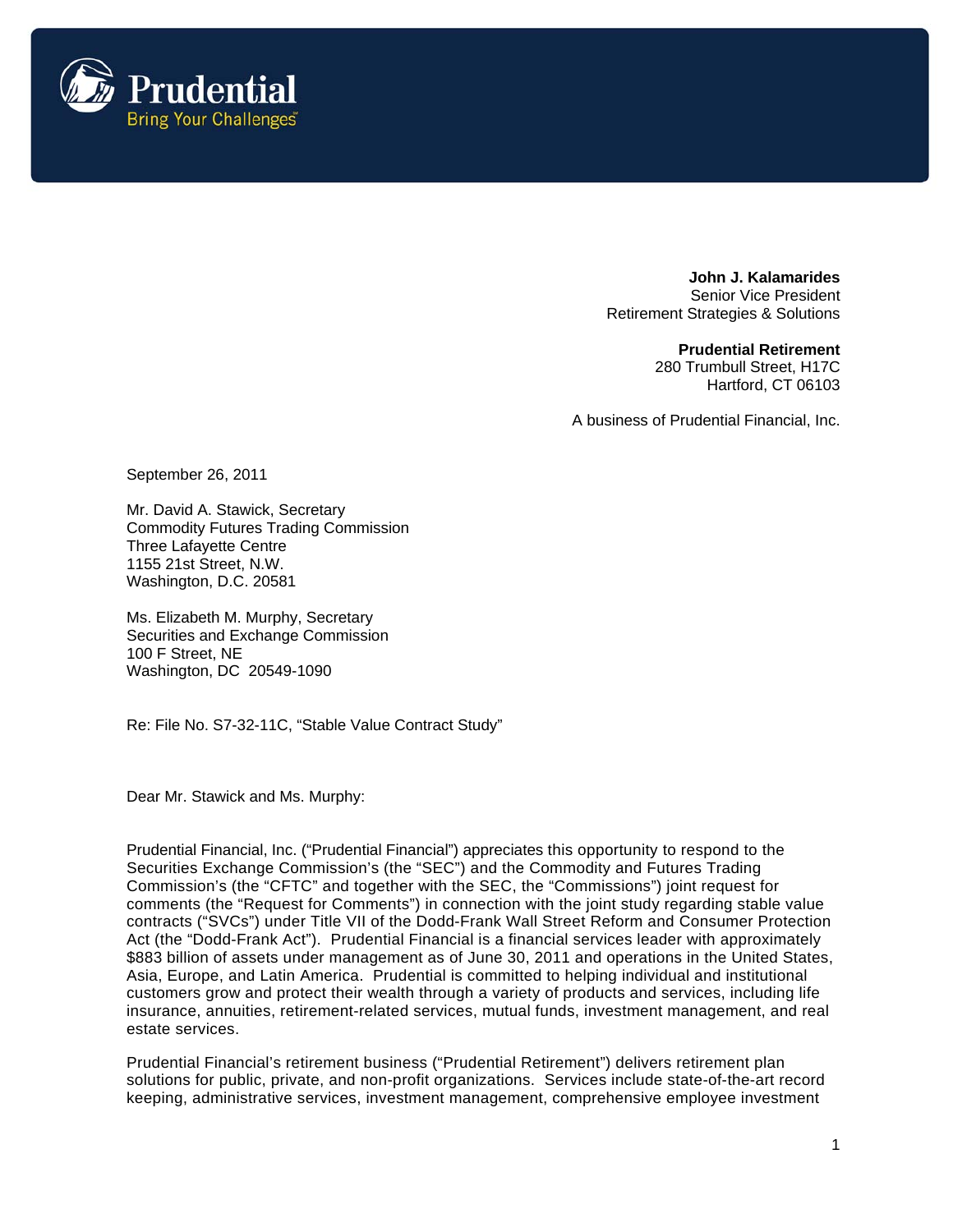

education and communications, and trustee services. With over 85 years of retirement experience, Prudential Retirement helps meet the needs of over 3.6 million participants and annuitants. Prudential Retirement has \$220.7 billion in retirement account values as of June 30, 2011. Prudential Retirement also has been a pioneer, industry leader, and active issuer of stable value products to qualified defined contribution ("DC") retirement plans since the early 1980s.

### *Stable Value Products Issued by State-Regulated Insurance Companies*

Prudential Retirement shares the concerns and supports the recommendations concerning stable value contracts issued by state-regulated insurance companies expressed in the responses to the Request for Comments submitted by the Stable Value Investment Association ("SVIA"), the American Council of Life Insurers ("ACLI"), and the Committee of Annuity Insurers ("CAI"), each of which we have reviewed in draft form prior to submission. In particular, for the reasons outlined in these submissions, Prudential Retirement strongly agrees that stable-value contracts issued by state-regulated insurance companies should not be determined to fall within the definition of swap in the Dodd-Frank Act, or, alternatively, such contracts should be exempted from that definition because the issuer, contract, and distribution process is subject to existing and comprehensive state insurance regulation.

As explained in detail by these commenters, stable value contracts used in retirement plans and arrangements fall into three general categories: (1) general account/traditional guaranteed investment contracts; (2) segregated or separate account guaranteed investment contracts; and (3) synthetic guaranteed investment contracts ("synthetic GICs" or "insurance wrap contracts"). Prudential Retirement strongly agrees with the view expressed in the ACLI response that general and separate account stable value contracts under which a plan makes a deposit with an insurance company in exchange for a contractual guarantee from the insurer to return principal plus interest simply defy characterization as a swap.<sup>1</sup> To avoid any uncertainty regarding these categories of stable value contracts, Prudential Retirement supports the ACLI's request that the Commissions conclude in the stable value study that such contracts are appropriately and successfully regulated as insurance products and should continue to be treated as such.

### *Synthetic Guaranteed Investment Contracts*

Prudential Retirement submits this letter to provide additional background and details relative to why the third category of stable value contracts issued by state-regulated insurance companies, synthetic GICs, should not be regulated as swaps. Unless otherwise indicated, Prudential Retirement's discussion and responses hereafter focus solely on synthetic GICs issued by state-regulated insurance companies.

Prudential Retirement is a leading insurance company issuer of synthetic GICs, with outstanding contracts totaling over \$35 billion as of June 30, 2011 as measured by the account balances held by DC plan participants. As explained more fully below, insurance company synthetic GICs are crucial to the retirement savings of millions of Americans, are inherently different from swaps, are already extensively regulated, and pose no systemic risk to the financial markets. In fact, regulating them as swaps would preclude insurance companies from selling stable value contracts, to the detriment of **thousands** of retirement programs and **millions** of plan participants.

 1 As noted in the ACLI letter, such contracts have no reference asset, cannot be cleared or traded, and require an initial net investment unlike a derivatives contract.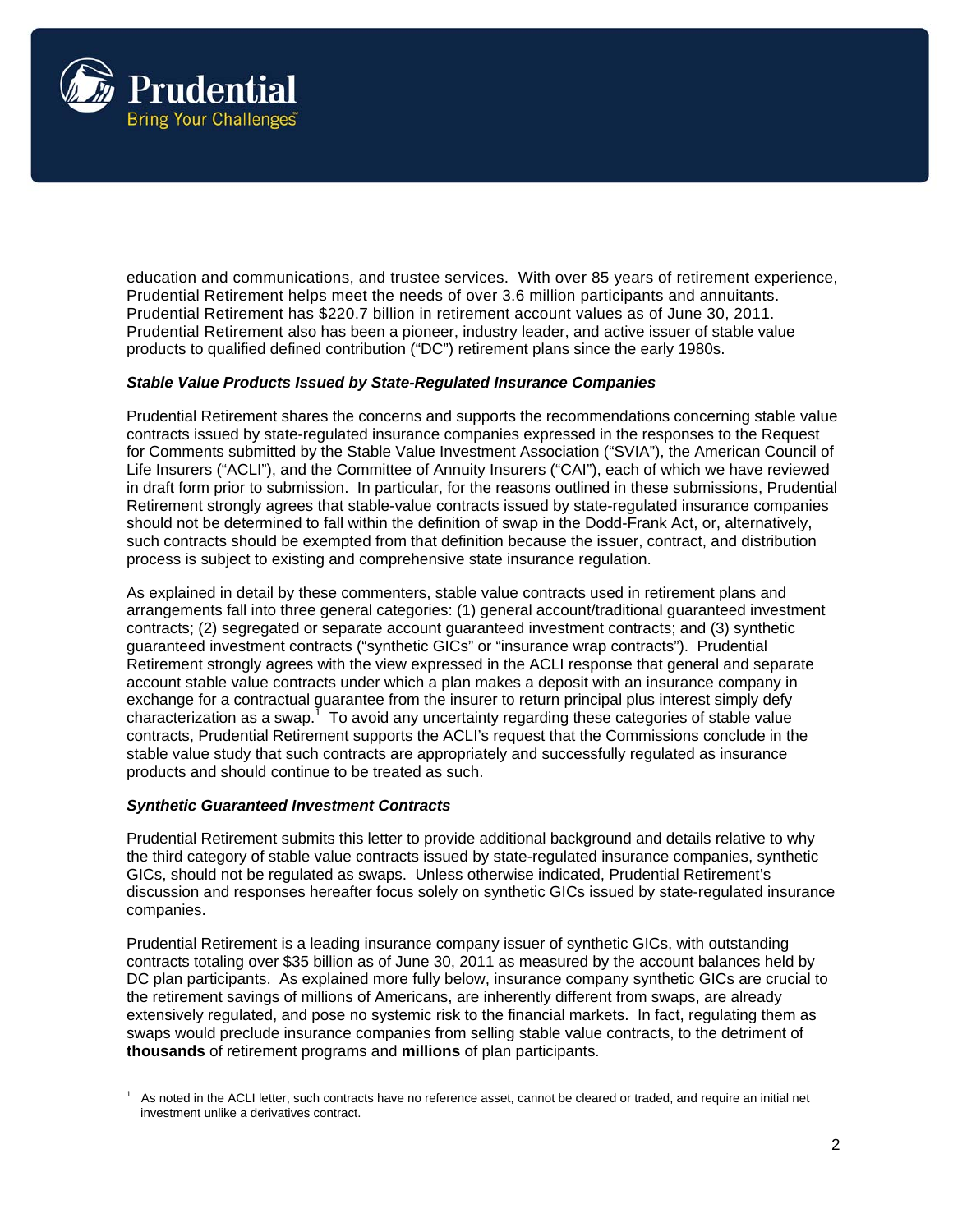

# *Characteristics of Synthetic GICs*

Synthetic GICs provide a "wrap" or contract value guarantee, which includes a guarantee of both principal and credited interest. The contract value guarantee is supported primarily by a high-quality intermediate bond portfolio owned directly by the DC retirement plan. The combination of the synthetic GIC and investment portfolio creates a stable value investment option. The guaranteed interest crediting rate is reset at pre-determined intervals and is based upon a formula set forth in the synthetic GIC. The formula is designed to keep the contract value in line with the market value of the underlying bonds over time, stabilizing the impact of fluctuations in the bond markets on the retirement savings of plan participants.

The primary difference between a traditional guaranteed investment contract and a synthetic GIC is the ownership of the underlying assets. Rather than being owned by the insurance company, as in the case of a general or separate account stable value option, the assets in a synthetic GIC are owned by the retirement plan investing in the stable value product. Otherwise, the contracts function in substantially the same manner; that is, providing workers and retirees with insurance that guarantees their retirement savings will not be reduced by short term swings in the bond market or the actions of other plan participants. Retirement plan benefit payments are made to the plan participants first from the underlying assets owned by the plan and, if these assets are depleted, then from the insurance company's assets.

### *Importance of Synthetic GICs to the Retirement Savings of Millions of Americans*

The continued availability of stable value products is critically important to the retirement industry, as these products are the largest conservative investment in DC plans. According to the Stable Value Investment Association, there are over \$540 billion in stable value products held by DC plans. Stable value insurance wrap contracts make it possible for many of these stable value products to exist. The SVIA estimates that insurer-issued synthetic GICs represented approximately 26.7 percent of stable value assets in 2010. $^2$  The wrap providers guarantee payments to plan participants of their stable value balance. This guarantee of benefit responsiveness enables the plan to report the contract value on participant statements, regardless of daily changes in the market value of the underlying bonds.

More importantly, these wrap contracts make it possible for DC plan participants to receive returns approximating an intermediate term bond fund without being subject to the principal risk of owning the actual bonds. An alternative investment sometimes offered to plan participants is a money market fund. We estimate that the average difference in yield between the average stable value fund and the average money market fund was 2.99 percent, as of June 30, 2011.<sup>3</sup> Without stable value wrap contracts, this higher return would not have been possible and millions of participants would have received greatly reduced returns.

<sup>2</sup> SVIA calculation based upon the SVIA 15<sup>th</sup> Annual Stable Value Investment & Policy Survey covering assets as of December 31, 2010; SVIA-LIMRA Stable Value Sales and Assets Survey for the First and Second Half of 2010. 3

As of June 30, 2011, the SVIA Survey reported returns of 3.01 percent (available at www.stablevalue.org) and iMoneyNet. All Taxable Money Fund reported returns of 0.02 percent (available at www.iMoneyNet.com).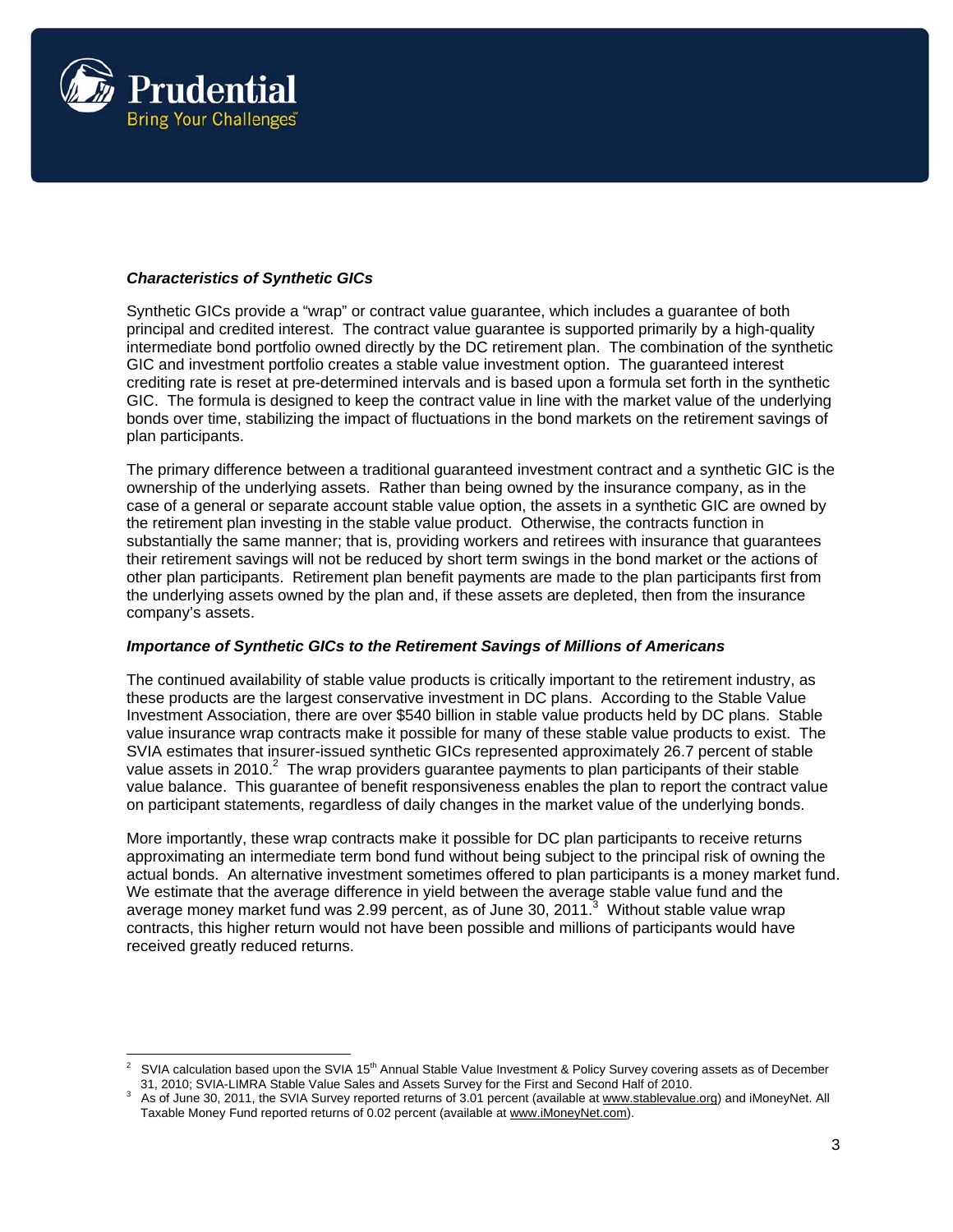

From 1989 to 2009, stable value products provided an average annual return of 6.1 percent—higher than that of intermediate term bond funds (5.6 percent) and money market funds (3.9 percent).<sup>4</sup> The returns for the first two alternatives were well above the average inflation rate of 3.0 percent during the same period.<sup>5</sup>

### *Comprehensive Regulation of Insurance Companies and Insurance Products*

We agree with and join the comments of the SVIA, ACLI and CAI regarding the adequacy of existing regulation of synthetic GICs issued by state-regulated insurance companies. As detailed by these commenters and our responses below to the Commissions' questions, insurance companies, and insurance products are subject to comprehensive, appropriate and successful regulation under state law. Regulation of insurance companies reaches nearly every aspect of their operations and finances, with the fundamental objectives of protecting policyholders and ensuring that companies maintain sufficient assets to satisfy all obligations under insurance contracts.

It is clear that the intent of Congress in enacting the provisions in Dodd-Frank relative to swaps was driven by the apparent lack of regulation and oversight of the derivatives markets, and notably swaps, and the capacity of such instruments for magnifying and extending risks throughout the financial system. That is not the case with respect to insurance company-issued synthetic GIC contracts; in fact the opposite is true. It is inconceivable that Congress intended to preempt the existing extensive regulatory oversight of insurance contracts. It is also clear that Congress, while unable to give full consideration to the stable value market at the tail end of the Dodd-Frank Act legislative process (which led it to direct the Commissions to conduct the present study), did not proceed based on any presumption or general belief that the insurance industry was in need of further regulation regarding stable value contracts.

### *Consequences of Classifying Synthetic GICS as Swaps*

If synthetic GIC contracts are determined to be swaps, the preemption provisions of the Dodd-Frank Act section 722(b) make it clear that state insurance regulation would be preempted. It is highly likely that state insurance departments would then be forced to preclude insurance companies under their jurisdiction from writing such contracts, since the regulators would no longer have any authority to regulate insurance companies with respect to synthetic GICs. This would create massive unintended negative results for DC retirement plans and the insurance industry by significantly reducing the capacity available in the market for wrap contracts and in all likelihood significantly increasing the price at which such contracts could be replaced (if at all). The effect on retirement savings would thus be decreasing returns to plan participants or even reducing the availability of stable value investment options to DC plans. These wholly negative consequences would not be offset by any positive result, such as closure of a regulatory gap or reduction of any systemic or other risks intended to be addressed by the Dodd-Frank Act.

<sup>4</sup> Calculated by Prudential based upon annualizing the monthly returns found in Dr. David Babbel and Dr. Miguel A. Herce, "Stable Value Funds: Performance to Date," The Wharton School, January 2011. Additional summarization provided by Dr. Babbel and Dr. Herce, February 2011.

Bureau of Labor Statistics, "Consumer Price Index Data from 1913 to 2009."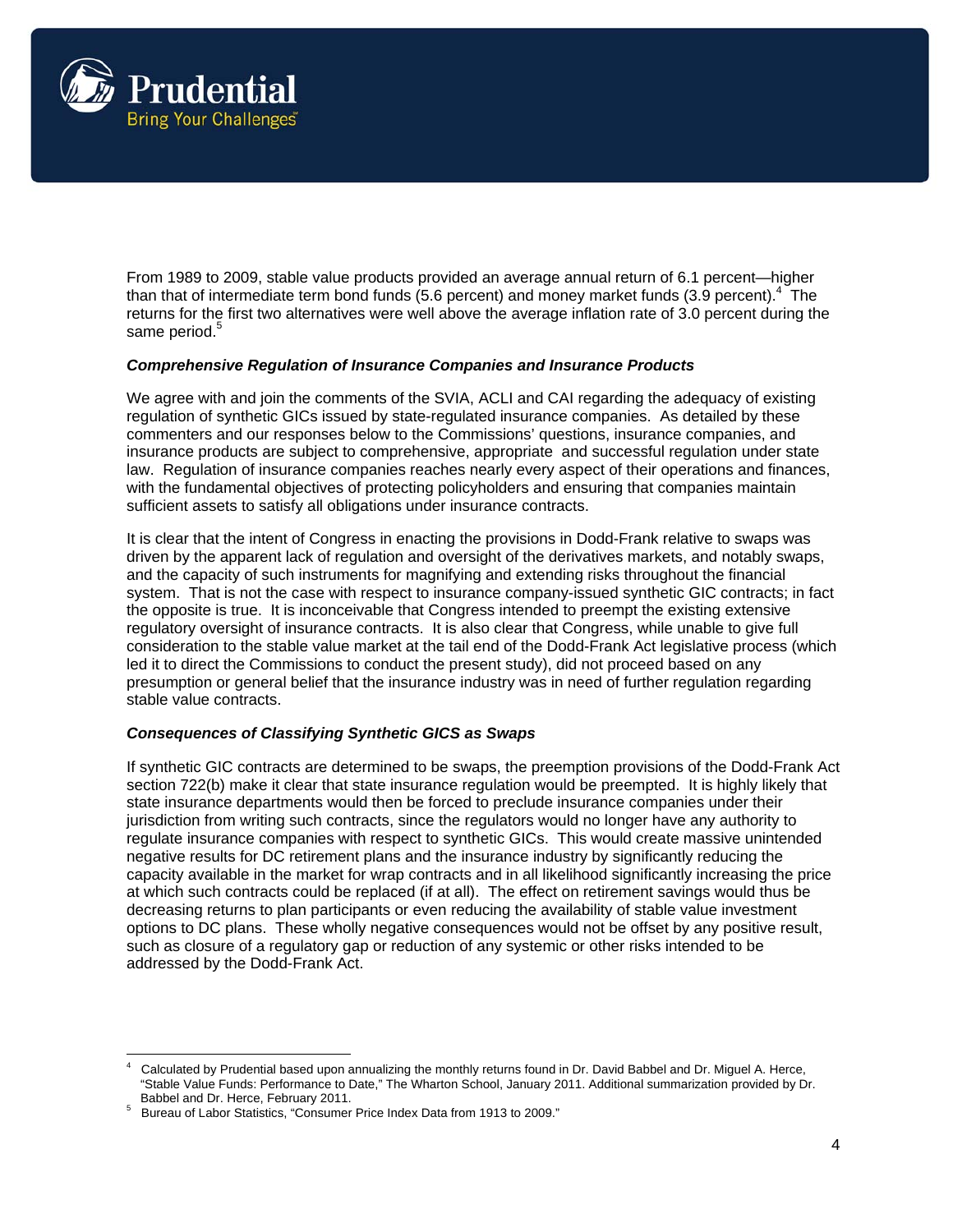

## *Request for Comment – Questions from the Commissions*

Below Prudential provides answers to selected questions to assist the Commission staff in their analysis of synthetic GICs under the study.

### **What characteristics, if any, distinguish SVCs from swaps?**

Many characteristics distinguish synthetic GICs from transactions historically known as swaps. Key differences include:

- Synthetic GICs are not tradable or assignable. By their terms, synthetic GICs cannot be assigned or transferred, thus there is no secondary market for exchanging such contracts. The contracts are individually underwritten and negotiated specific to each retirement plan or fund that wants a stable value investment option to be available for plan participants and retirees.
- Synthetic GICs do not permit immediate contract value payments. The insurer cannot be forced by the contract holder to make an immediate contract value payment. Since there are no such automatic or unilateral immediate payment triggers synthetic GICs cannot be used to arbitrage or speculate.
- Synthetic GICs are inherently collateralized. Synthetic GICs are supported by an underlying portfolio of diversified high-quality fixed income securities. This portfolio must be exhausted and remaining benefit payments to be paid to plan participants before the insurer has any payment obligation under the synthetic GICs. Not only are synthetic GICs inherently collateralized, but the ratio of market value to contract value typically ranges from 96 to 104 percent. In other words, the insurance company's obligations typically are supported by a portfolio that is over collateralized (in the case of a 104 percent ratio the value of the underlying portfolio is 104 percent of the insurance company's total contract liability) or substantially collateralized (in the case of a 96 percent ratio the value of the portfolio is equal to 96 percent of the insurer's total contractual liability). *Exposure to the insurer, therefore, is at most a small fraction of the contract value.* As a result, synthetic GICs involve no leverage and cannot be used for speculation.
- Synthetic GICs are not market referenced. Synthetic GICs are generally valued at contract value for the purposes of identifying the benefits payable, based on the guarantee of principal and credited interest under the insurance contract. There is no truly relevant market value reference for synthetic GICs since the contracts are not tradable or assignable.
- Synthetic GICs are not standardized. Synthetic GICs could not be cleared through a clearinghouse because they are not uniform or standardized. The contracts are issued following an extensive underwriting and due diligence process, and are tailored to meet the objectives of a specific DC retirement plan or fund based on the unique factors and characteristics present.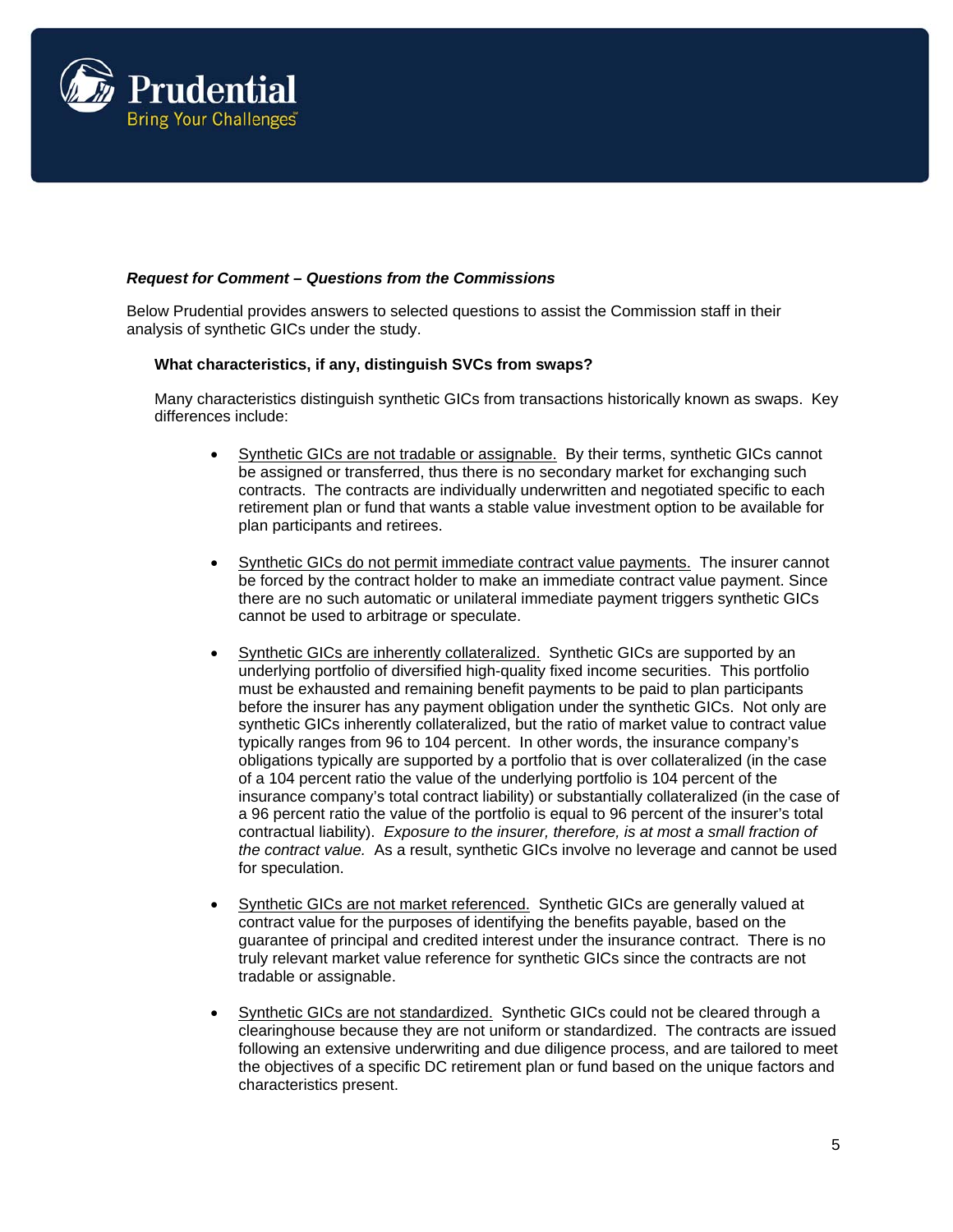

**Are the proposed rules and the interpretive guidance set forth in the Product Definitions Proposing Release useful, appropriate, and sufficient for persons to consider when evaluating whether SVCs fall within the definition of a swap? If not, why not? Would SVCs satisfy the test for insurance provided in the Product Definitions Proposing Release? Why or why not? Is additional guidance necessary with regard to SVCs in this context? If so, what further guidance would be appropriate? Please explain.** 

Stable value contracts generally—and synthetic GIC contracts specifically—would not satisfy the insurance test described in the proposed rules or interpretive guidance set forth in the Proposing Release, and therefore neither the rules nor the guidance are useful, appropriate, or sufficient in applying the definition of swap to SVCs.

To distinguish insurance products from swaps, the Proposing Release provides two separate parts: (1) proposed rules; and (2) interpretive guidance.

The proposed rules include a "product" test and an "issuer" test. Unfortunately, the product test of the proposed rules is very narrow and would not include many annuity and retirement products, including most SVCs. More specifically, the product test requires, in part, that a beneficiary have an "insurable interest" in the underlying product, that the insurable interest exist throughout the term, that a loss occurs (and is proved), and any payment be limited to the value of the insurable interest. Under state insurance law, insurable interest requirements apply to insurance products that have the potential to create a conflict of interest, such as life insurance and property insurance. These rules prevent "wagering" on the loss of life or property by limiting persons eligible to purchase these forms of insurance to those with a close relationship to the person or property insured. In most jurisdictions, insurable interest rules do not apply to forms of insurance that do not raise these conflicts or concerns, including annuity contracts and SVCs. Therefore, the vast majority of SVCs will not satisfy the product test under the proposed rules, because no insurable interest is required or established.

The interpretive guidance also includes a "product" test and an "issuer" test. The product test in the interpretive guidance provides the following list of products: "surety bonds, life insurance, health insurance, long-term care insurance, title insurance, property and casualty insurance, and annuity products the income on which is subject to tax treatment under section 72 of the Internal Revenue Code." The Proposing Release does not provide any explanation as to why only these products and not others are listed, nor does the release explain why only certain annuities (those subject to certain tax treatment) are included, while others are not (those subject to different tax treatment).

Synthetic GIC contracts issued by insurance companies typically are issued on group annuity contract forms. Therefore, under the proposed interpretive guidance, SVCs would be recognized as insurance, and not swaps, only if they are subject to taxation under section 72 of the Internal Revenue Code (the "Code"). Code section 72 does not "define" what is or is not an annuity contract. Instead, Code section 72 requires that an annuity contract meet very technical requirements to receive a specified federal income tax treatment, including the deferral of any income recognition on the "inside build-up." However, there are several categories of annuities (including Synthetic GIC contracts) that do not need to (and typically do not) meet the requirements of section 72. SVCs generally are held by tax exempt trusts funding qualified retirement plans. Because the plan itself provides for tax deferral, it is unnecessary for the SVCs to address the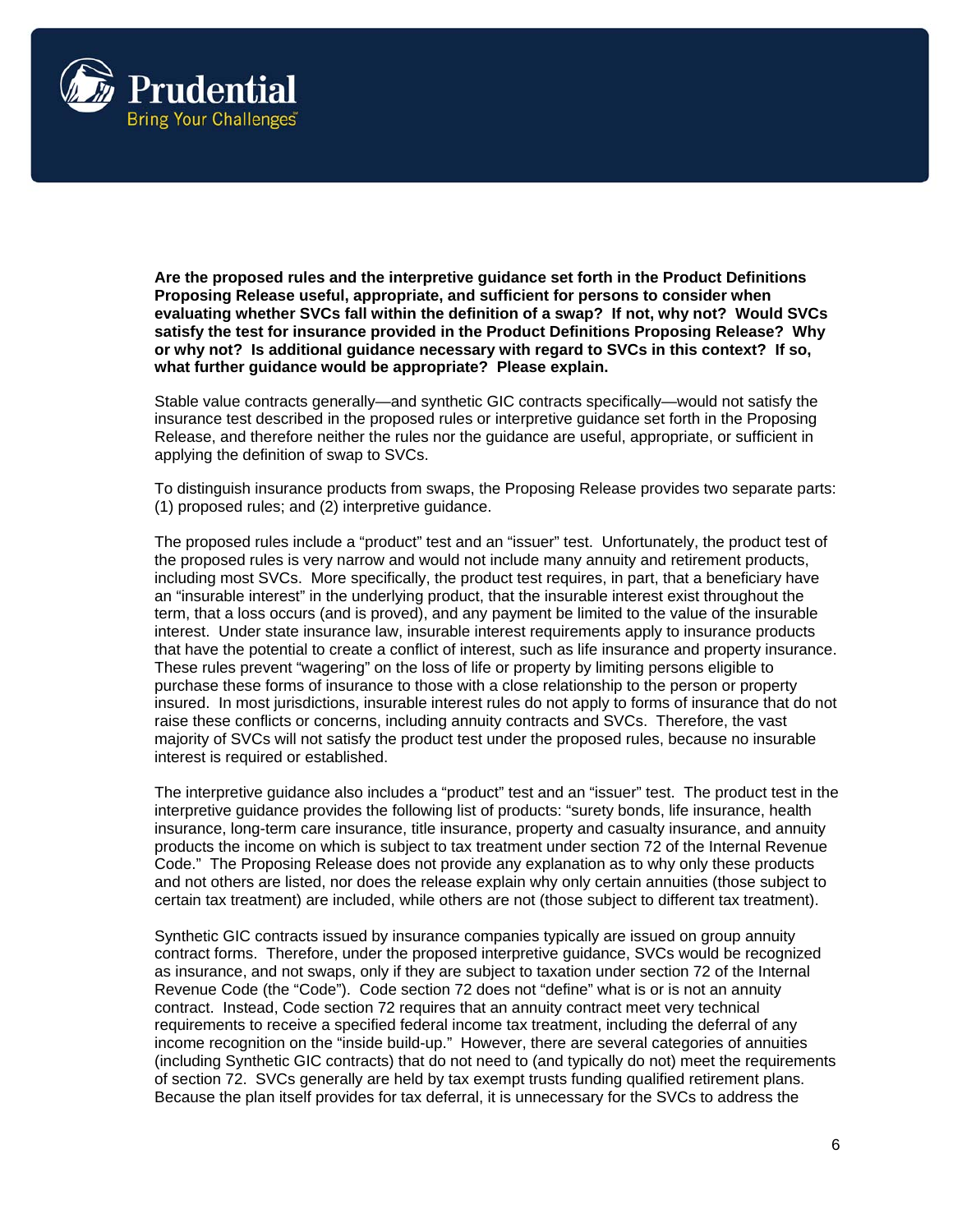

complex and technical requirements of section 72. Accordingly, many SVCs will not satisfy the product test of the interpretive guidance, because such products are annuities that are not subject to section 72 of the Code.

We strongly support the comments on the Proposing Release submitted by the Committee of Annuity Insurers and the American Council of Life Insurers. In part, these comments recommend that annuity contracts subject to state insurance regulation be excluded from the definition of swap (and security-based swap), without regard to tax treatment under section 72 of the Code. The comments also recommend that the Commissions clarify and confirm that insurance products that fall within section 3(a)(8) of the Securities Act of 1933 (i.e., non-securities), or that are insurance products that are also securities, whether or not registered under the Securities Act, are excluded from the definitions of swap (and security-based swap). With these changes and clarifications, the proposed insurance product test would encompass synthetic GIC contracts subject to state insurance regulation, and therefore would be appropriate for determining SVCs that should fall outside of the definition of swap (and security-based swap).

#### **Do SVC providers pose systemic risk concerns? Are there concerns with entities that may be systemically important institutions providing SVCs? What are the consequences for SVFs, employee benefit/retirement plans, and the financial system should an SVC provider fail?**

We are unable to construct an argument or analysis that would suggest, much less demonstrate, how synthetic GICs could pose a systemic risk to the U.S. or global financial system. Nor are we aware of any that were offered by any experts, regulators, or other parties during the Dodd-Frank Act legislative process or subsequently.

There are no systemic risk concerns, or concerns with insurance companies providing SVCs because (1) the investors own and control the underlying bond portfolio, and accordingly the exposure of investors to the issuing insurance companies is limited to the difference between the contract value and the market value of the underlying investments; (2) insurance companies are subject to extensive transparent statutory financial reporting requirements which include the synthetic GIC business lines; (3) the insurance guarantees are largely hedged by the underlying bond portfolios; (4) the risks associated with the guarantees provided by the insurance companies are required to be regularly examined by actuaries who certify as to the results, and appropriate reserves held to pay potential liabilities; (5) synthetic GICs are core insurance company activities fully reported on the company balance sheet, reported to regulators and rating agencies, not a sideline business carried on outside of a regulated company or through little-known business units; (6) there are no cross defaults or tie-ins with other financial institutions; and (7) insurance companies hold significant capital in excess of required reserves as an additional cushion to further ensure that they have the assets needed to satisfy contractual obligations.

In considering the potential for systemic risk, it is instructive to consider the relative magnitude of risk being underwritten through synthetic GICs compared to the overall insurance liabilities of the issuing insurance company. Prudential Retirement is one of the leading underwriters of synthetic GICs with \$35 billion worth of contract values as of June 30, 2011. As noted earlier, typically 96 to 104 percent of this contract liability is hedged or inherently collateralized by the underlying bond portfolios. This hedging or collateralization status is included in the reserve analysis required to be completed under existing insurance regulation. To put this business into perspective, as of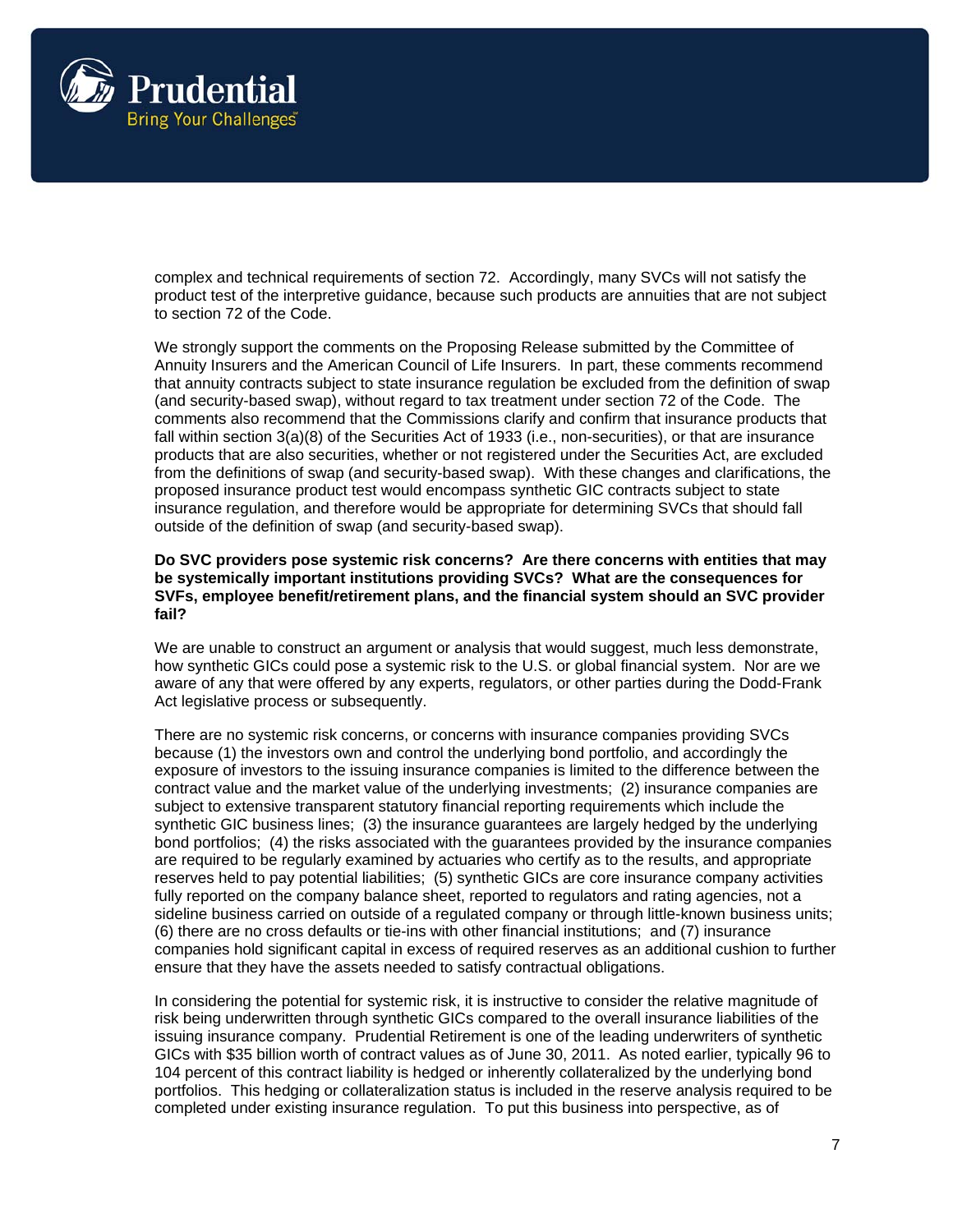

December 31, 2010, Prudential Financial had \$3.25 trillion in life insurance worldwide in force. Thus, the synthetic GIC business represents a very small percentage of the contingent insurance contract liabilities managed by large and diverse insurance companies like Prudential.

There is no indication that during the Dodd-Frank Act legislative process, Congress was concerned in any manner with any assumed systemic or other risks related to the insurance products issued by state regulated insurance companies, including synthetic GICs.

If, despite this comprehensive regulatory structure, a particular insurer's financial condition were to deteriorate and the insurer deemed to be at risk by its insurance regulator, insurance laws provides for the supervision and, if necessary, orderly rehabilitation or liquidation of the life insurance company by the insurance commissioner. In an insolvency proceeding, the assets in the general account of the insurance company are made available to satisfy payment of policy claims, such as a contract value payment required by a synthetic GIC, ahead of general creditors.

In the unlikely event that an insurance company failure were to occur and the market value of the assets was insufficient to satisfy the contract value payment to SVF investors, the risk of contagion to financial system would be minimal because any such failure would be highly specific to the insurance company at risk, and its synthetic GIC purchasers, and would not extend to other financial institutions.

### **What financial and regulatory protections currently exist that are designed to ensure that SVC providers can meet their obligations to investors, and what are the sources of such protections? Does the level of protection vary depending on the SVC provider? How effective are any such measures?**

As detailed extensively by multiple commenters in response to various rulemaking initiatives under the Dodd-Frank Act, the state based regulation of insurance is comprehensive and reaches nearly every aspect of the insurer's finances, operations, products, and marketing.<sup>6</sup> The dominant purpose of insurance regulation has always been to safeguard the solvency of insurance companies and protect policyholders, and therefore financial condition is the subject of extensive regulation. Areas subject to detailed insurance regulation include reserves, asset valuation, investments, expenses, surplus levels, dividends, and rehabilitation/liquidation.

To ensure that insurance departments have the information necessary to conclude that insurance companies are in compliance with legal requirements concerning financial condition, insurers are required to prepare and deliver detailed annual statements to the insurance department in each state in which it is licensed to do business. These annual statements are prepared using

<sup>6</sup> See, e.g., ACLI's August 30, 2010 comment letter regarding obligations of brokers, dealers and investment advisers available at http://sec.gov/comments/4-606/4606-2669.pdf (explains the extensive regulatory network governing the sale of insurance products); ACLI's September 20, 2010 comment letter regarding Core Definitions in Title VII of Dodd-Frank Act, at Appendix B, available at http://sec.gov/comments/s7-16-10/s71610-62.pdf> (outlines regulation of insurance company investments). Uniformity in state insurance laws has been achieved through the work of the National Association of Insurance Commissioners (NAIC), to which each U.S. insurance commissioner belongs. The NAIC develops Model Acts that commissioners present to their legislatures for adoption. See, for example, Model Acts governing insurer investments (Model 280), capital requirements (Model 312), insurance holding company systems (Model 440), insurance liability valuation and reserves (Models 805, 806, 808, 820), unfair trade practices (Model 880), examinations (Model 390) advertising (Model 570), and producer licensing (Model 218).